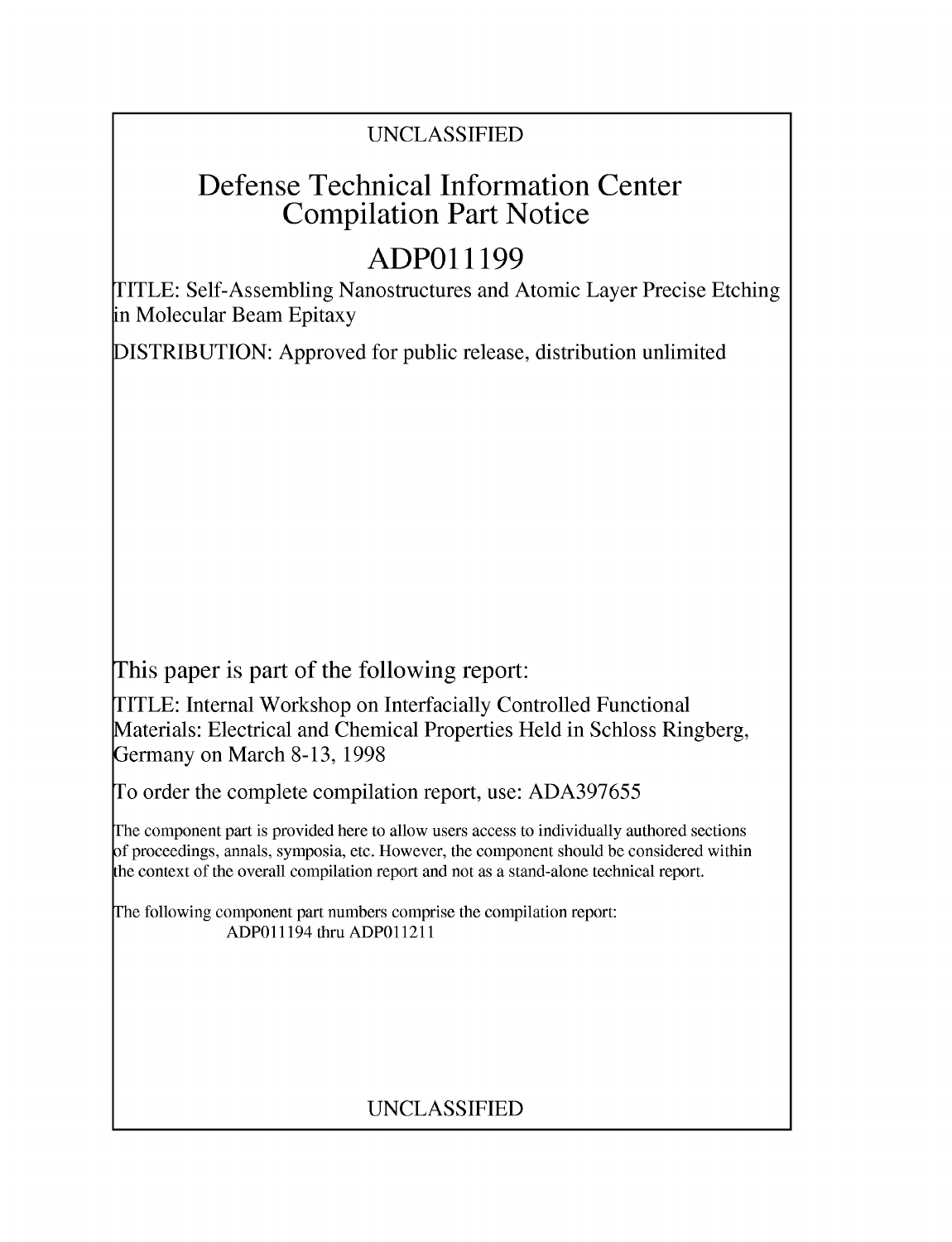

ELSEVIER Solid State Ionics 131 (2000) 61-68



# Self-assembling nanostructures and atomic layer precise etching in Self-assembling nanostructures and atomic layer precise etching in<br>molecular beam epitaxy

K. Eberl\*, M.K. Zundel, H. Schuler

Max-Planck-Institut für Festkörperforschung, Heisenbergstrasse 1, 70569 Stuttgart, Germany Received 24 November 1998; received in revised form 10 February 1999; accepted 15 February 1999

### Abstract

We report on the preparation of 10 nm lateral size semiconductor structures based on island formation in strained layer we report on the preparation of 10 nm tateral size semiconductor structures based on island formation in strained layer growth in molecular beam epitaxy. Red light emitting InP quantum dot injection lasers are presented. They contain densely stacked layers of self-assembled InP quantum dots embedded in a  $Ga_{0.51}In_{0.49}$ P wave guide layer. In the second part of this contribution we report on a new atomic layer precise etching technique in MBE, which allows improved interface control for the preparation of semiconductor nanostructures. The etching process involves  $\text{AsBr}_3$  exposure of a GaAs or AlGaAs surface. Switching between atomic layer precise growth and etching is possible within a few seconds. © 2000 Elsevier Science B.V. All rights reserved.

 $\alpha$ eywords; Moleculai be

PACS: 81.15.Hi; 78.66.Fd; 85.30.Vw; 42.55.Px

Molecular beam epitaxy (MBE) allows atomic<br>
yer precise layer thickness control in semicon-<br>
urned just recently out to be relatively easy to layer precise layer thickness control in semicon-<br>ductor thin film deposition. Thin epitaxial layers are prepare by applying Stranski-Krastanow growth ductor thin film deposition. Thin epitaxial layers are express to applying Stranski–Krastanow growth prepared by MBE for fast transistors and laser diodes mode in strained layer heteroepitaxy [1]. Interesting prepared by MBE for fast transistors and laser diodes and the synthesis of applications for self-assembled QD in different ma-<br>in industrial production systems. The synthesis of applications for self-assembled QD in differ in industrial production systems. The synthesis of applications for self-assembled QD in different ma-<br>lateral nanostructures is more difficult and generally terial systems are light-emitting diodes and semilateral nanostructures is more difficult and generally terial systems are light-emitting diodes and semi-<br>involves lithography and etching in semiconductor conductor laser diodes. Optoelectronic devices with involves lithography and etching in semiconductor technology which faces problems like limited res-

1. Introduction olution and defect introduction at the sidewalls due olution and defect introduction at the sidewalls due to reactive ion etching.<br>Extremely small 10 nm size quantum dots (QD)

QD on Si substrate are interesting due to the strong lateral localization of carriers in the active medium and the resulting reduced sensitivity to non-radiative recombination in threading dislocations, which are  $\overline{\text{``Corresponding author. Tel.: +49-711-689-1312; fax: +49-}}$  recombination in threading dislocations, which are T11-689-1010.<br>
E-mail address: eberl@servix.mpi-stuttgart.mpg.de (K. Eberl) on Si substrate. Gerárd et al. reported about self

E-mail address: eberl@servix.mpi-stuttgart.mpg.de (K. Eberl)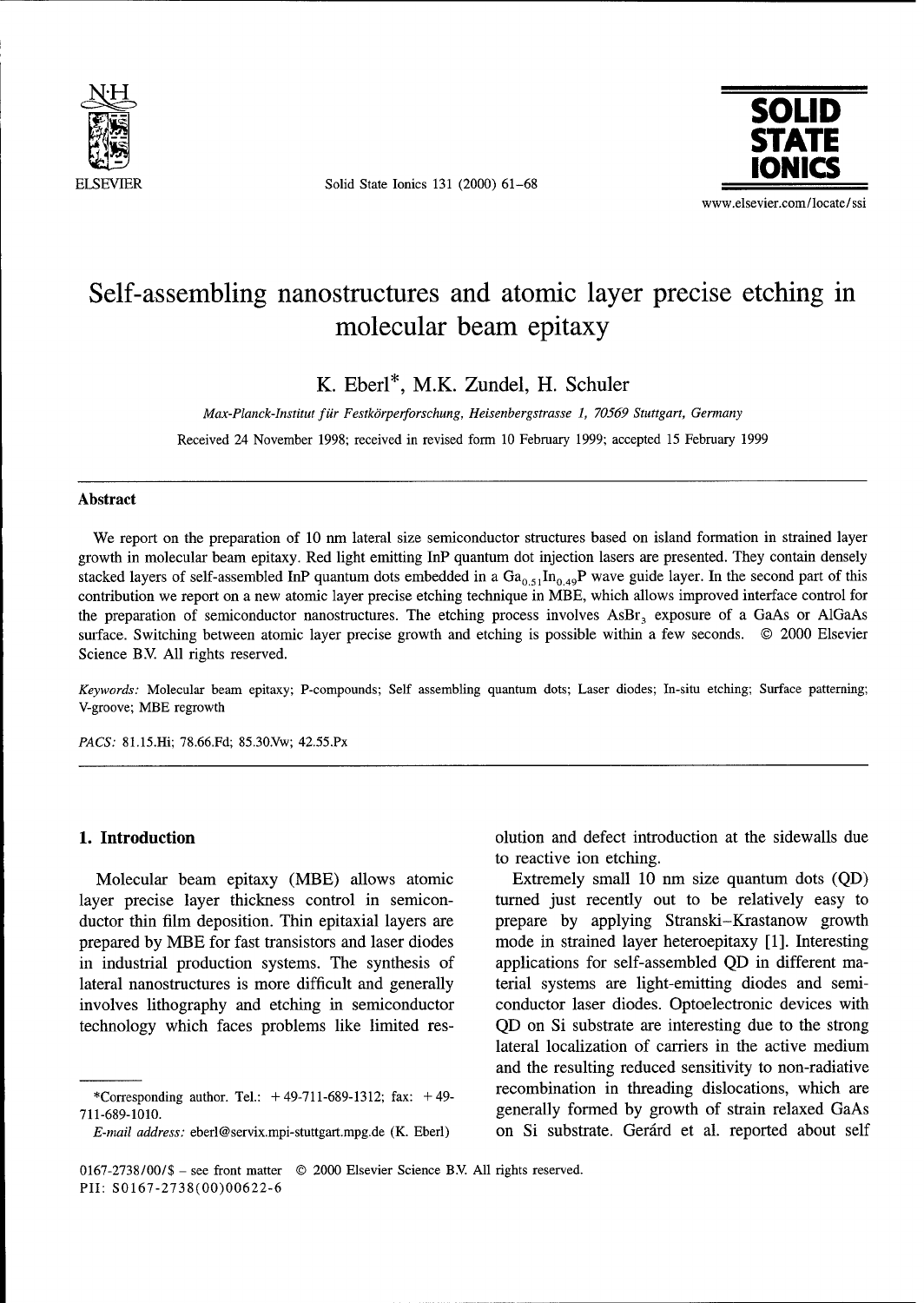assembled InAs dots in thick GaAs layers grown on 2. Self assembling InP quantum dots Si which show improved photoluminescence (PL) as compared to layers with quantum wells [2]. For  $Ga_{0.5}$ ,  $In_{0.48}P$  is lattice matched to GaAs substrate semiconductor lasers containing QD a lower thres- and has a direct band gap at 1.95 eV at 4 K. The hold current density, a higher characteristic tempera- lattice mismatch between InP and  $Ga_{0.5}In_{0.48}P$  is ture, and an increased gain and differential gain in 3.7%. The deposition of InP on a  $Ga_{0.52}In_{0.48}P$  layer comparison with quantum well lasers were theoret-<br>results in island formation after exceeding 1.5 monoically predicted [3,4] due to the discrete energy layers. The size of the InP islands is about 15 nm in levels in zero-dimensional systems. For InAs [5] and diameter and 2-3 nm in height after deposition of In Ga<sub>1</sub>, As [6,7] dots in GaAs, and In, Al<sub>1</sub>, As in three monolayers of InP. The density is about  $5 \times$  $Al_{v}Ga_{1-v}As$  [8], injection lasers have been success- **10<sup>10</sup>** cm<sup>2</sup> as shown in the atomic force micrograph in fully demonstrated and show some of the characteris-<br>Fig. 1 [12]. These InP islands form almost ideal tic properties which have been predicted. quantum dots because of their extremely small size

investigated field is in-situ surface treatment. In the barrier material  $Ga_{0.52}In_{0.48}P$  by MBE overgrowth. second part of this contribution we report about Vertical stacking of layers with InP islands results in atomic layer precise etching in MBE with  $\text{ASBr}_3$  as a strong correlation of the islands due to strain fields. the etching species. Selective etching of SiO, The InP islands in the second and third layer tend to masked GaAs (100) substrates allows in-situ prepa- nucleate preferentially right above the underlayer ration of extremely sharp V-grooves with almost islands if the spacer layer is thinner than the extenperfectly planar  $\{110\}$  side facets. This new tech- sion of the strain field [1]. nique may become important in future for the A cross-sectional transmission electron micropreparation of monolithically integrated devices graph (TEM) of the QD laser structure is shown in which involve two epitaxial growth steps with Fig. 2. The growth and fabrication details are extensive processing in between. presented elsewhere [9]. The InP dots appear as dark

Another currently more and more intensively and because they can be fully embedded in the



Fig. **1.** Atomic force micrograph from the surface of three monolayers of InP deposited onto a GalnP buffer layer on GaAs substrate. The InP forms extremely small islands.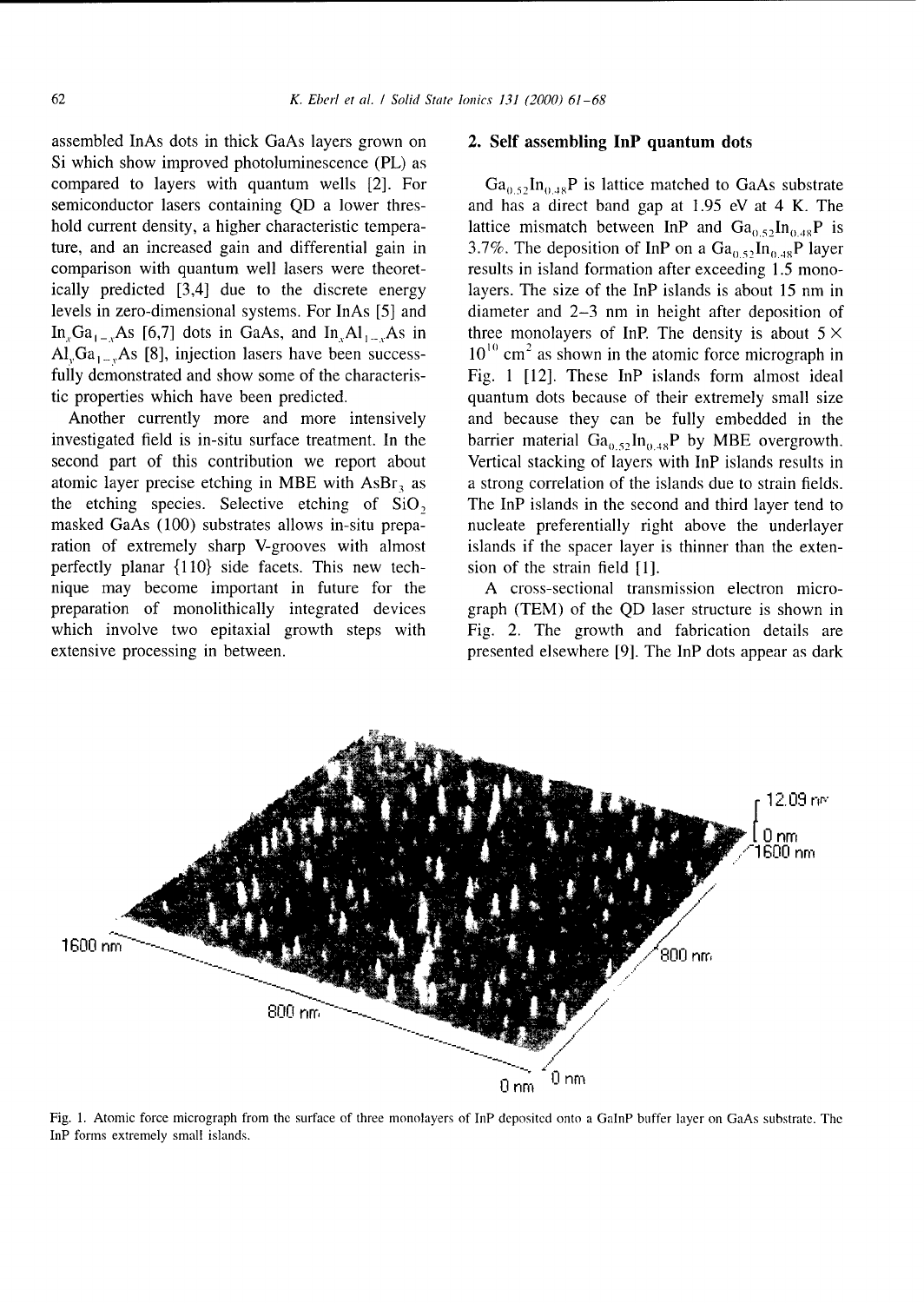

Fig. 2. Overview cross-sectional TEM micrograph of a InP with GaInP barriers  $[11]$ . quantum dot laser structure containing a 3-fold stack of InP dots embedded in the GaInP wave guide layer. The wave guide is surrounded by doped  $Al_{0.53}$ In<sub>0.47</sub>P cladding layers.

AlInP cladding layers are surrounding the observed during in-situ etching of GaAs using iodine  $Ga_{0.52}$ In<sub>0.48</sub>P wave guide layer which contains the [13,14], AsCl<sub>3</sub> [15-18], AsBr<sub>3</sub> [19-21] and tris-3-fold stack of InP dots [1,9]. Under pulsed opera- dimethylaminoarsenic (TDMAAs)  $[22-27]$ . PCl<sub>3</sub> tion we obtain the typical output power versus was used by Tsang et al. [28] and Gentner et al. [29] injection current density characteristic at  $150 \text{ K}$  for the etching of InP in CBE. The in-situ etching which is shown in Fig. 3. Thereby the threshold under optimized conditions occurs via a layer-bycurrent density is 265  $A/cm<sup>2</sup>$ . The inset shows the layer mechanism analogous to the reverse process of electroluminescence (EL) spectrum below threshold MBE growth and thus provides control on the atomic multiplied by 250. The energy position is at 1.741 eV scale. The combination of in-situ etching and MBE-

GaAs: Be cap with a FWHM of 23 meV which is in good agreement with PL measurements at 150 K (not shown **[001]** here). The spectrum above threshold demonstrates a typical narrowed laser line at 1.748 eV indicating ground state QD lasing, since excited states and wetting layer luminescence is observed at higher energies of 1.80 and 1.89 eV, respectively.

threshold current density of three QD laser diodes with different dot sizes. With increasing dot size from nominally deposited 2.8-3.2 ML InP we obtain decreasing threshold current densities, as expected for the stronger energetic confinement of larger dots GalnP  $\sim$  6.2 ML InP barriers. For the sample with 3.2 ML InP dots we found a temperature independent threshold below 120 K as predicted for quantum dot lasers [3]. Above  $120$  K an increase is found due to thermal activated carrier evaporation out of the dots into **100 nm** barrier states. To achieve lasing at higher temperatures the carrier confinement has to be increased on AllnP:Si higher barriers. The dot size reaches a limit at 3.2 ML InP due to nucleation of dislocations in the case of a stack of three or more dot layers. Thus, the more **200nm Example 200nm** promising way is to use higher barriers, e.g. the quarternary AlGalnP or alternatively quasi-quarter nary short-period superlattices (qqSL). First results from InP quantum dots in AlGaInP are presented in GaAs:Si 3-fold InP dot stack and qqSL as barriers showed GaAs n<sup>+</sup> substrate one order of magnitude improvement in PL intensity<br>at room temperature with respect to test-samples

### **3.** Atomic layer precise etching in MBE

Recently, intensity oscillations in reflection high contrast. The  $0.9 \mu m$  thick p- and n-type doped energy electron diffraction (RHEED) have been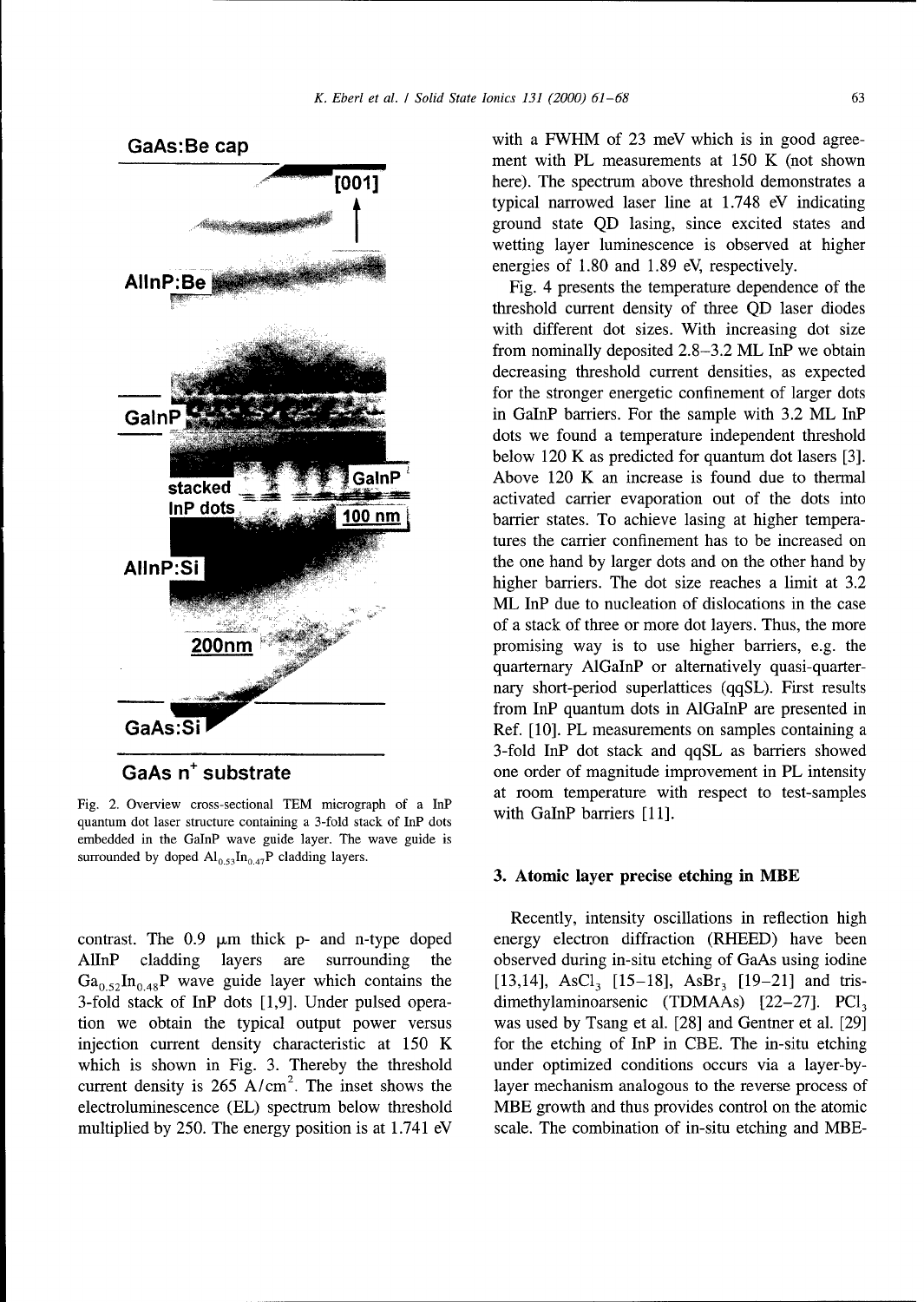

Fig. 3. Output power of the InP quantum dot laser diode versus injection current density under pulsed conditions at 150 K. The inset shows EL spectra below and above threshold current density  $j_{\text{thr}} = 265 \text{ A/cm}^2$  at 150 K.



Fig. 4. Threshold current density  $j_{\text{thr}}$  versus temperature T for dot ture have been reported earlier [20,30]. laser samples A (2.8 ML InP dots), B (3.0 ML), and C (3.2 ML) The experiments are carried out in a modified

erable potential for fabricating low dimensional set-up and a detailed description of the etching structures and novel devices. The conditions are provided in Ref. [20]. Fig. 5 illustrates

electron affinity than F and Cl and therefore less  $2 \times 10^{-6}$  mbar for a typical GaAs etching rate of 0.1

provides also arsenic over-pressure which helps to 2.8 ML InP<br>3.0 ML InP stabilize the GaAs surface even without additional 2000  $\frac{3.8 \text{ NL} \cdot \text{m}}{2.3 \text{ NL} \cdot \text{m}}$  As flux from a separate As source. It is available in  $\overline{P}$   $\overline{P}$   $\overline{P}$  high purity (6 N) and requires no precracking and no  $E_A = 66 \text{ meV}$  ture and the source material is kept below the  $E_A = 66 \text{ meV}$ 

In the following we describe the etching process 500 **and report selective in-situ etching of SiO**, masked GaAs (100) substrates and MBE regrowth. Optimum 0 **conditions for thick layer GaAs etching and etching** 80 100 120 140 160 180 200 220 rates for GaAs/AlGaAs heterostructures and sub- $\sigma$  140 160 180 200 220 rates for GaAs/AlGaAs heterostructures and sub-<br>Temperature (K) strate orientations as a function of substrate tempera-

and for a GaInP/AlGaInP double quantum well laser diode as.<br>
conventional solid source MBE system with a gas manifold for AsBr<sub>3</sub> (6 N) to be introduced without growth within the same MBE chamber offers consid- carrier gas. A schematic illustration of the system We use AsBr<sub>3</sub> for the etching within a solid source the etching mechanism. AsBr<sub>3</sub> molecules impinge on MBE growth chamber, because the Br has a lower the surface with a beam equivalent pressure of about chemical reactivity against MBE equipment.  $\text{ASBr}_3$  nm/s. After surface migration of adsorbed  $\text{ASBr}_4$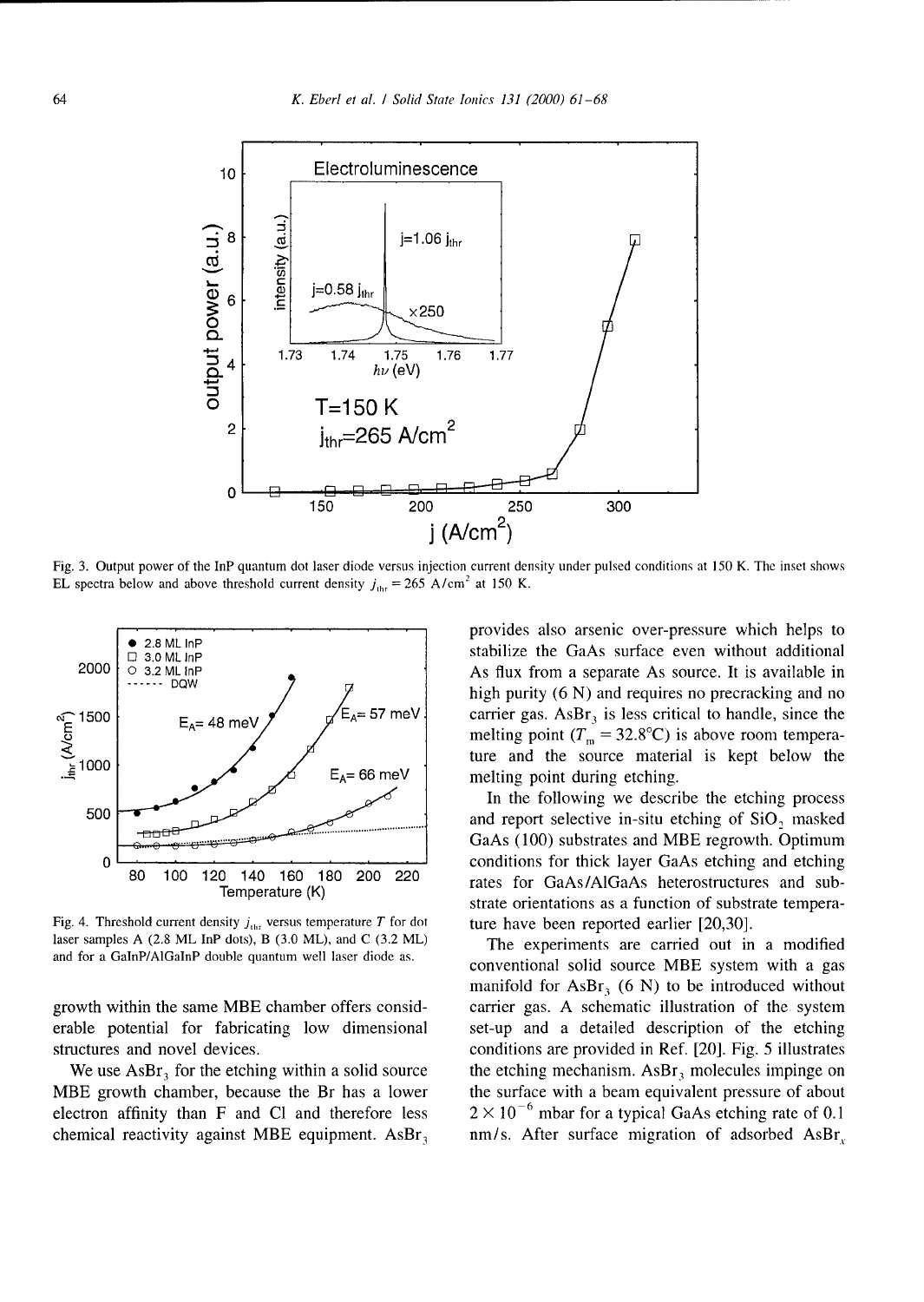

## AsBr, etching mechanism

Fig. 5. Schematic illustration of the AsBr<sub>3</sub> etching mechanism of the GaAs surface.

and/or Br. molecules GaBr. molecules are formed due to their higher binding energy compared to AsBr<sub>x</sub>. The etching process is performed by  $GaBr<sub>x</sub>$ desorption from the GaAs surface. Some  $\text{ASBr}_x$  | Growth GaAs molecules as well as excess As may also be de-<br>sorbed. Zhang et al. [31] studied the reaction mechasorbed. Zhang et al. [31] studied the reaction mecha-<br>nism by modulated beam mass spectroscopy and<br>found that GaBr is the main etching product. Their<br>results indicate, that the etching rate limiting step is<br>the formation nism by modulated beam mass spectroscopy and \_. found that GaBr is the main etching product. Their results indicate, that the etching rate limiting step is the formation or desorption of GaBr and not the **2 0.0 0.5 1** decomposition of AsBr<sub>3</sub>. Significant undercut of the  $SiO<sub>2</sub>$  mask in selective etching experiments discussed later in Fig. 7 indicate that surface migration of AsBr<sub>r</sub> and/or Br<sub>r</sub> molecules is in the order of several 100 nm at temperatures above 600'C. **ON**

Fig. 6 shows RHEED intensity oscillations during Fig. 6 shows RHEED intensity oscillations during GaAs growth and etching. Within the time range marked as 'AsBr<sub>3</sub> etching' AsBr<sub>3</sub> molecules are **0 20 40 60** supplied in addition to the Ga and  $As_4$  fluxes for Time [s] GaAs growth. That means, growth and etching are Fig. 6. RHEED intensity oscillations during growth and etching performed at the same time such that the net growth of GaAs (100). The substrate temperature was  $T_s = 600^{\circ}$ C. During rate is reduced from about 0.7 monolayers  $(ML)/s$  to the period where AsBr<sub>3</sub> molecules are supplied in addition to the about 0.47 ML/s as indicated in the power spectrum Ga and  $As_4$  flux the growth rate is reduced as shown by the shown in the inset of Fig. 6. The well separated extended periodicity. This is quantitatively depicted in the shown in the inset of Fig. 6. The well separated extended periodicity. This is quantitatively depicted in the Fourier<br>transform spectra in the inset. The well separated sharp peaks for transform spectra in the inset. The well separated sharp peaks for growth and growth plus etching indicate fast switching and indicate fast switching and quite constant etching  $\frac{1}{2}$  constant etching as soon as the AsBr<sub>3</sub> flux is initiated and rate within a few seconds after the  $\text{AsBr}_3$  flux is terminated.

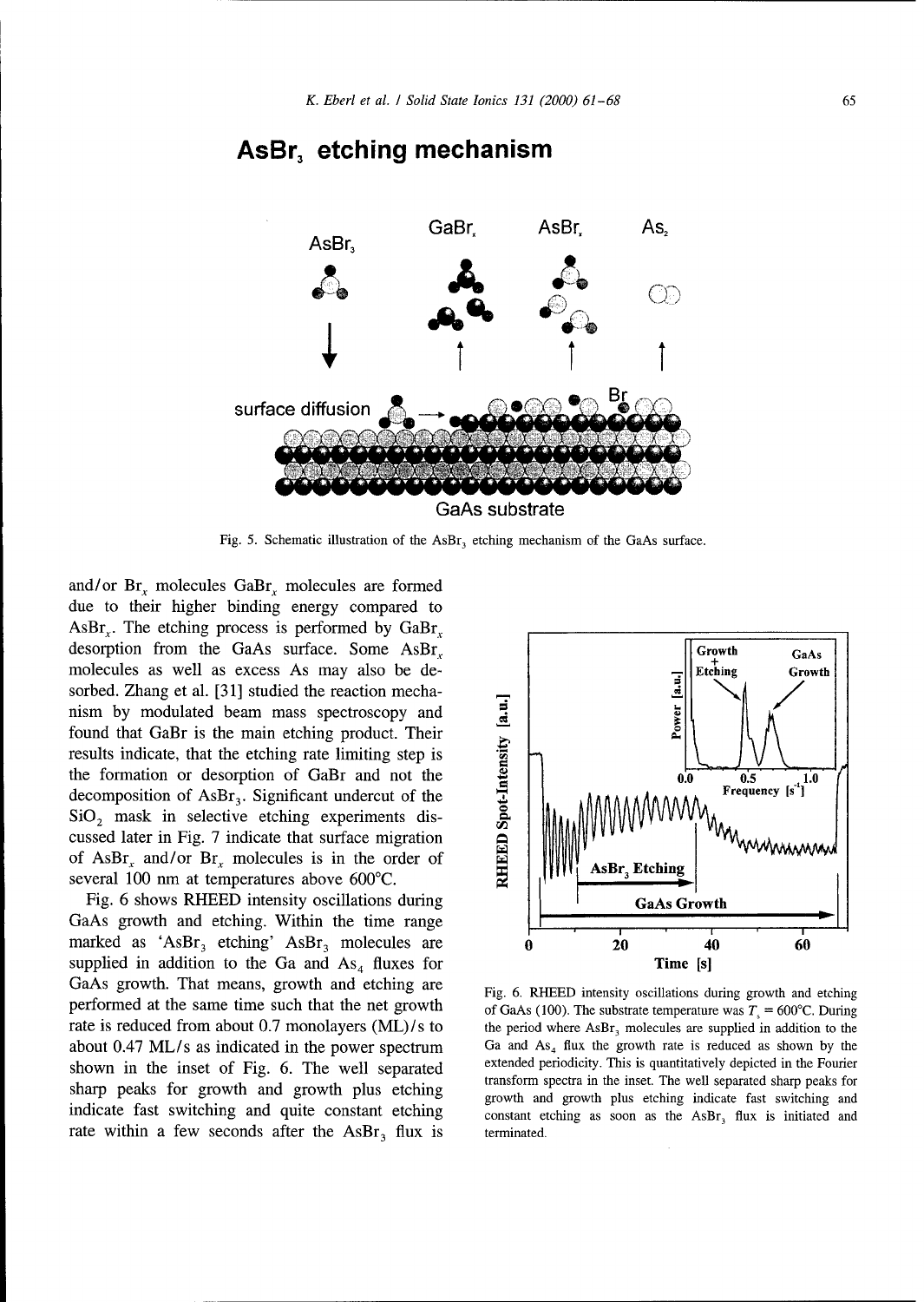initiated. The results in Fig. 6 together with earlier combined with epitaxial growth is to use the pro-RHEED studies presented in Ref. [21] demonstrate nounced anisotropy of the process for in-situ surface the possibility of this technique to switch between patterning. Gentner et al. demonstrated the successful growth and etching and vice versa within seconds. preparation of buried layer laser diodes applying The continuous reduction of the period length after  $PCI<sub>3</sub>$  etching and epitaxial regrowth [29]. The the region from growth plus etching to nominally combination of planar facet etching and regrowth in pure growth in Fig. 6 indicates that it takes about a clean environment may also allow to realize 5-10 s before the etching is reduced down to quantum wires with improved width fluctuations by detectable limits. It turns out that it takes a few regrowth into sharp V-grooves. Fig. 7 shows a seconds to pump away all the  $\text{ASBr}_3$  which is left in schematic illustration and scanning electron microthe injector and the chamber to finally stop the scopy (SEM) images of selective etching of SiO, etching process. Stripe masked GaAs (100) substrates. The stripes are

A possible application of this etching technique oriented in the [010] direction. At low temperatures





Fig. 7. Schematic illustration and SEM images of selective etching of SiO, stripe masked GaAs (100) substrate at different substrate temperatures. The stripes are oriented in the [010] direction. At  $T_1 = 620^{\circ}\text{C}$  very flat {110} side facets with a sharp V-groove are produced.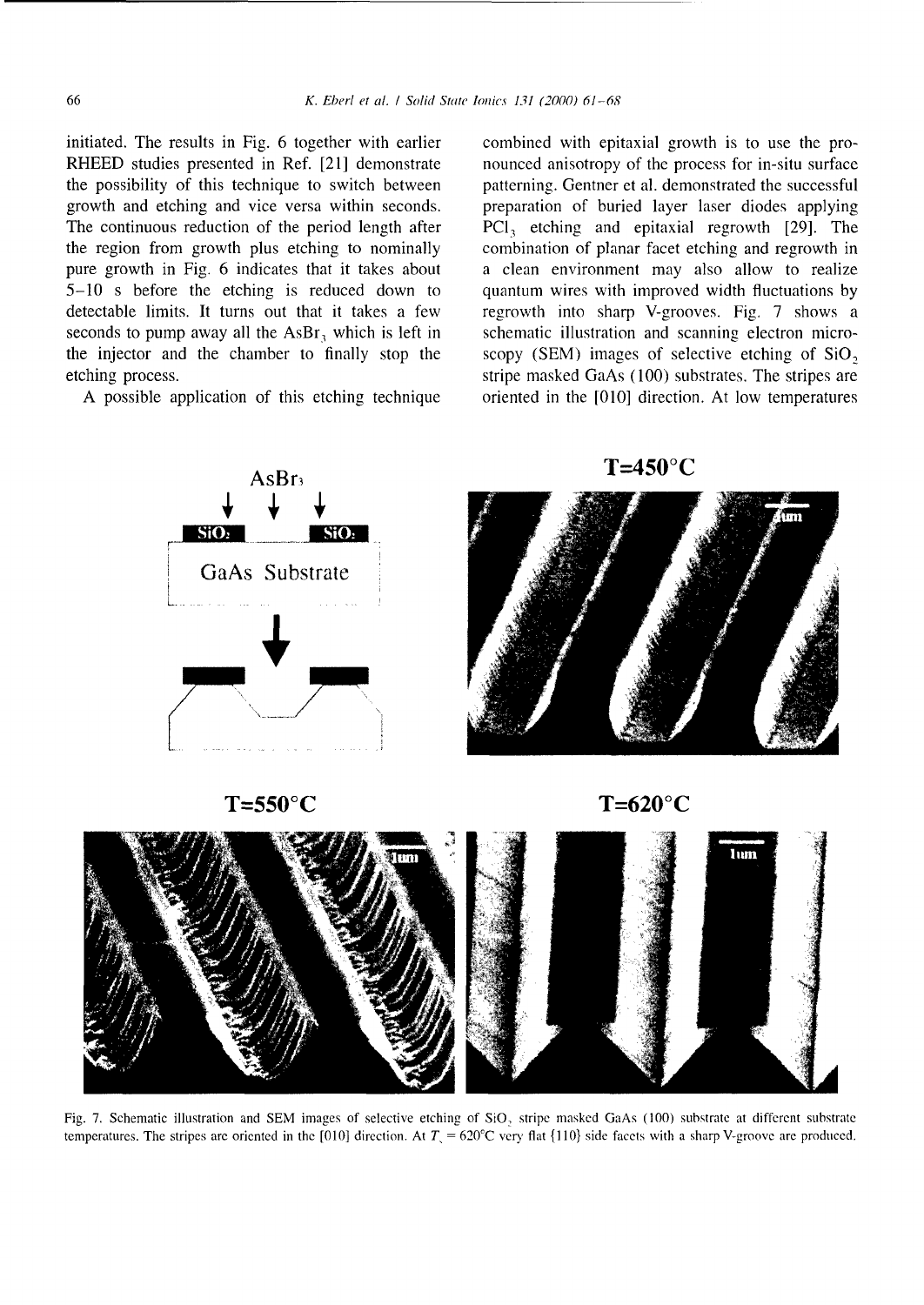mask is observable and the shape of the groove sample. develops already a rough V-like shape. At  $T<sub>s</sub>$  = 620°C very flat  $\{110\}$  45° side facets and a sharp V-groove is achieved. The increased diffusion length **Acknowledgements** of AsBr<sub>x</sub> and/or Br<sub>x</sub> molecules causes enhanced under-etching of the mask. The GaAs edge under- It is a pleasure to thank W. Winter and C. Lange

are obviously almost perfectly planarized during the Ministry of Education and Research (BMBF project: etching process. The {110} planes etch slower than FKZ 01BM618/2). the other facets. This is also observed for  $SiO<sub>2</sub>$  mask orientation along the [01-1] direction where we observe very flat 90° facets which are again  $\{110\}$  References planes [32].

It was demonstrated that island formation in  $[3]$  Y. Arakawa, H. Sakaki, Appl. Phys. Lett. 40 (1982) 939. strained layer heteroepitaxy allows the preparation of *[4]* M. Asada, Y. Miyamoto, Y. Suematsu, IEEE J. Quantum 10 nm size lateral structures without lithography in Electron. 22 (1986) 1915.<br>MBE This concent is applied for quantum dot laser [5] D. Bimberg, N. Ledentsov, M. Grundmann, N. Kirstaedter, MBE. This concept is applied for quantum dot laser diodes. Lasing of a 3-fold InP dot stack within a GaInP/AIInP separate confinement heterostructure reich, Jpn. J. Appl. Phys. 35 (1996) 1311. laser diode grown on GaAs substrate is observed up [6] K. Kamath, P. Bhattacharya, T. Sosnowski, T. Norris, **J.** to  $-30^{\circ}$ C. Significant improvement of the PL Phillips, Electron Lett. 32 (1996) 1374.<br>
linewidth and intensity is expected after systematic [7] H. Saito, K. Nishi, I. Ogura, S. Sugou, Y. Sugimoto, Appl. linewidth and intensity is expected after systematic  $\frac{1}{1}$  H. Saito, K. Nishi, I. Ogura, S. Sugimore, S. Sugimore, S. Sugimore, S. Sugimore, S. Sugimore, S. Sugimore, S. Sugimore, S. Sugimore, S. Sugimore, S. Sugimore optimization of growth conditions.<br>
[8] S. Fafard, K. Hinzer, S. Raymond, M. Dion, J. McCaffrey, Y.

We demonstrated that atomic layer precise etching Feng, S. Charbonneau, Science 274 (1996) 1350. in solid source MBE with  $\text{ASBr}_3$  is a useful tech- [9] M.K. Zundel, K. Eberl, N.Y. Jin-Phillipp, F. Phillipp, T. nique for in-situ surface patterning. Selective etching Riedl, E. Fehrenbacher, A. Hangleiter, Appl. Phys. Lett. 73, of  $\text{SiO}_2$  masked GaAs (100) substrates with the 28. Sept. (1998), to be published<br>
[10] Y. Kaneko, K. Kishino, J. Appl. Phys. 76 (1994) 1809–1818. stripes aligned along the [100] direction provides very sharp V-grooves with almost perfectly planar be published. {110} facets. MBE regrowth of in-situ prepared V- [12] A. Kurtenbach, K. Eberl, T. Shitara, Appl. Phys. Lett. 66 grooves allows the preparation of buried layers and/ (1995) 361.

The results demonstrate that the AsBr<sub>3</sub> etching is compatible with MBE growth. The switching be- [14] M. Micovic, D.L. Miller, F. Flack, R.W. Streater, A.J. Spring tween growth, etching and regrowth is possible Thorpe, Appl. Phys. Lett. 69 (1996) 2680.

of  $T_s = 450^{\circ}$ C there is hardly any under-etching of within seconds. Three years experience with in-situ the  $SiO<sub>2</sub>$  mask and the sidewalls are  $\{010\}$  facets in etching in our system did not cause any degeneracy the upper area. Towards the flat (100) bottom still of the sample quality. It is a clean process and does relatively steep higher index facets appear. The not introduce non-radiative recombination centers etching depth is about 1  $\mu$ m in all cases shown in into the layers even when the etching step is Fig. 7. For  $T_s = 550^{\circ}\text{C}$  a clear undercut of the SiO, introduced directly within the active layer of the

neath the SiO<sub>2</sub> mask is very sharp which is clearly for excellent technical assistance and for providing seen after removing the  $SiO<sub>2</sub>$  mask. This is not the the SEM and AFM images. We gratefully thank K. v. case for  $T_s = 550^{\circ}\text{C}$ . Klitzing for the continuous interest and support. This For higher substrate temperatures the {110} planes work was financially supported by the German

- [1] M.K. Zundel, P. Specht, N.Y. Jin-Phillipp, F. Phillipp, K. Eberl, Appl. Phys. Lett. 71 (1997) 2972, and references 4. Conclusions 1-15 therein.
	- [2] J.M. Gérard, O. Cabrol, B. Sermage, Appl. Phys. Lett. 68 (1996) 3123.
	-
	-
	- **O.G.** Schmidt, M.H. Mao, V. Ustinov, A. Egorov, A. Zhukov, P. Kopev, Z. Alferov, S.S. Ruvimov, U. G6sele, J. Heyden-
	-
	-
	-
	-
	-
	- [11] M.K. Zundel et al., in: Proc. ICPS 24th Jerusalem 1998, to
	-
- or completely embedded quantum wires. [13] M. Micovic, C.D. Nordquist, D. Lubyshev, T.S. Mayer, D.L.<br>Miller, R.W. Streater, A.J. SpringThorpe, J. Vac. Sci. Technol. B 16 (1998) 962.
	-